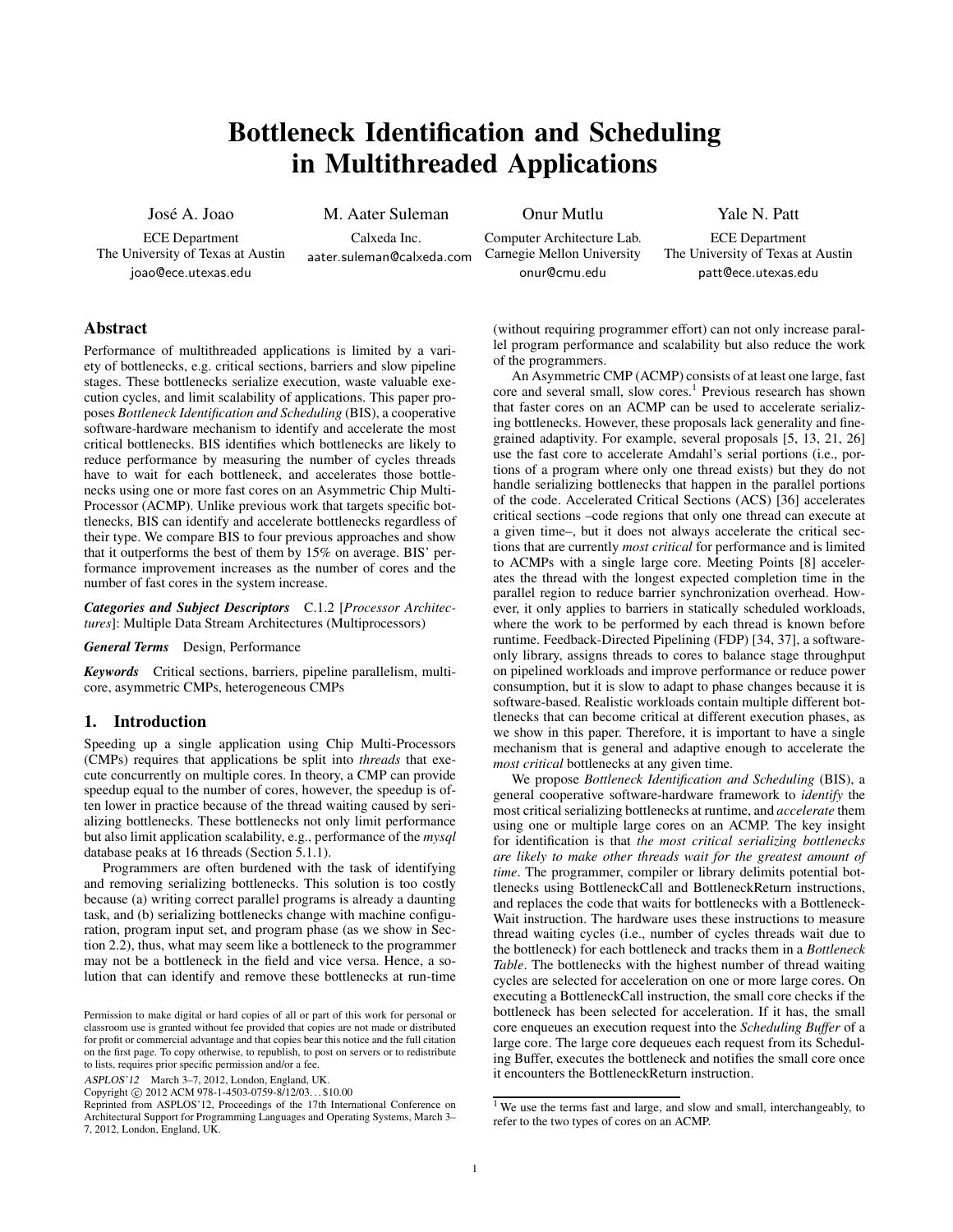This paper makes three main **contributions**:

- 1. We propose a cooperative hardware-software mechanism to identify the most critical bottlenecks of different types, e.g., critical sections, barriers and pipeline stages, allowing the programmer, the software or the hardware to remove or accelerate those bottlenecks. To our knowledge, this is the first such proposal.
- 2. We propose an automatic acceleration mechanism that decides which bottlenecks to accelerate and where to accelerate them. We use the fast cores on an ACMP as hardware-controlled finegrain accelerators for serializing bottlenecks. By using hardware support, we minimize the overhead of execution migration and allow for quick adaptation to changing critical bottlenecks.
- 3. This is the first paper to explore the trade-offs of bottleneck acceleration using ACMPs with multiple large cores. We show that multiple large cores improve performance when multiple bottlenecks are similarly critical and need to be accelerated simultaneously.<sup>2</sup>

Our evaluation shows that BIS improves performance by 37% over a 32-core Symmetric CMP and by 32% over an ACMP (which only accelerates serial sections) with the same area budget. BIS also outperforms recently proposed dynamic mechanisms (ACS for non-pipelined workloads and FDP for pipelined workloads) on average by 15% on a 1-large-core, 28-small-core ACMP. We also show that BIS' performance improvement increases as the number of cores and the number of large cores increase.

## **2. Motivation**

## **2.1 Bottlenecks: What They Are and Why They Should Be Accelerated**

We define *bottleneck* as any code segment for which threads contend. A bottleneck may consist of a single thread or multiple threads that need to reach a synchronization point before other threads can make progress. We call the threads that stall due to a bottleneck *waiters* and the threads executing a bottleneck *executers*. A single instance of a bottleneck can be responsible for one or many waiters. The effect of bottlenecks on performance can be substantial because every cycle a bottleneck is running is a cycle wasted on *every one of the waiters* of that bottleneck. Bottlenecks cause thread serialization. Thus, a parallel program that spends a significant portion of its execution in bottlenecks can lose some or even all of the speedup that could be expected from parallelization. Next we describe examples of bottlenecks.

#### **2.1.1 Amdahl's Serial Portions**

When only one thread exists [4], it is on the critical path and should be scheduled on the fastest core to minimize execution time. Meanwhile, all other cores are idle.

## **2.1.2 Critical Sections**

Critical sections ensure mutual exclusion, i.e. only one thread can execute a critical section at a given time, and any other thread wanting to execute the critical section must wait. That is, there is only one executer and possibly multiple waiters. Figure 1(a) shows the execution of four threads (T1-T4) that run a simple loop that consists of a critical section C1 and a non-critical section N. Threads can execute in parallel until time 30, at which T3 acquires the lock and prevents T1 and T4 from doing so. Then, T1 and T4 become idle, waiting on T3. Accelerating the execution of C1 on T3 during this time would not only accelerate T3 and reduce the total execution time (because this instance of code segment C1 is



**Figure 1.** Examples of bottleneck execution.

on the critical path), but also reduce the wait for both T1 and T4. However, accelerating the same C1 on T2 between times 20 and 30 would not help because all the other threads are running useful work and no thread is waiting for the lock.

## **2.1.3 Barriers**

Threads that reach a barrier must wait until all threads reach the barrier. There can be multiple executers and multiple waiters. Figure 1(b) shows the execution of four threads reaching a barrier. T1 and T4 reach the barrier at time 30 and start waiting on T2 and T3. T2 reaches the barrier at time 40, leaving T3 as the only running thread until time 60, when T3 reaches the barrier and all four threads can continue. Therefore, every cycle saved by accelerating T3 gets subtracted from the total execution time, up to the difference between the arrivals of T2 and T3 at the barrier.

#### **2.1.4 Pipeline Stages**

In a pipelined parallel program, loop iterations are split into stages that execute on different threads. Threads executing other pipeline stages wait for the slowest pipeline stages. There can be multiple executers and multiple waiters. Figure 1(c) shows the execution of a pipelined program with three stages (S1-S3) on four threads. S1 is scalable and runs on both T1 and T2. S2 is not scalable, so it runs on a single thread (T3). S3 is shorter and runs on T4. The throughput of a pipeline is the throughput of the slowest stage. Since S2 has a smaller throughput than S1, S2's input queue gets full and S1 has to stall to produce work for S2 at the pace S2 can deal with it, which introduces idle time on T1 and T2. On the other side, S3 is faster than S2 and finishes each iteration before S2 can feed it more work to do, which introduces idle time on T4. Therefore, T1, T2 and T4 are all waiters on T3 at some point. If S2 could be accelerated by a factor of 2, the pipeline throughput would be balanced (i.e., each stage would deal with one iteration every 5 time units) and all idle time would be eliminated. Since S2 is not scalable, this acceleration is only feasible with higher single-thread performance on T3. Note that only accelerating the actual slowest stage improves performance. Accelerating any other stage does not. Also note that the best way to accelerate a *scalable* stage is to add more threads (cores) to work on it.

From these examples, we can conclude that *accelerating the bottlenecks that are making other threads wait is likely to improve multithreaded program performance*.

 $2$  We also evaluate large cores with Simultaneous Multithreading (SMT) in Section 5.2.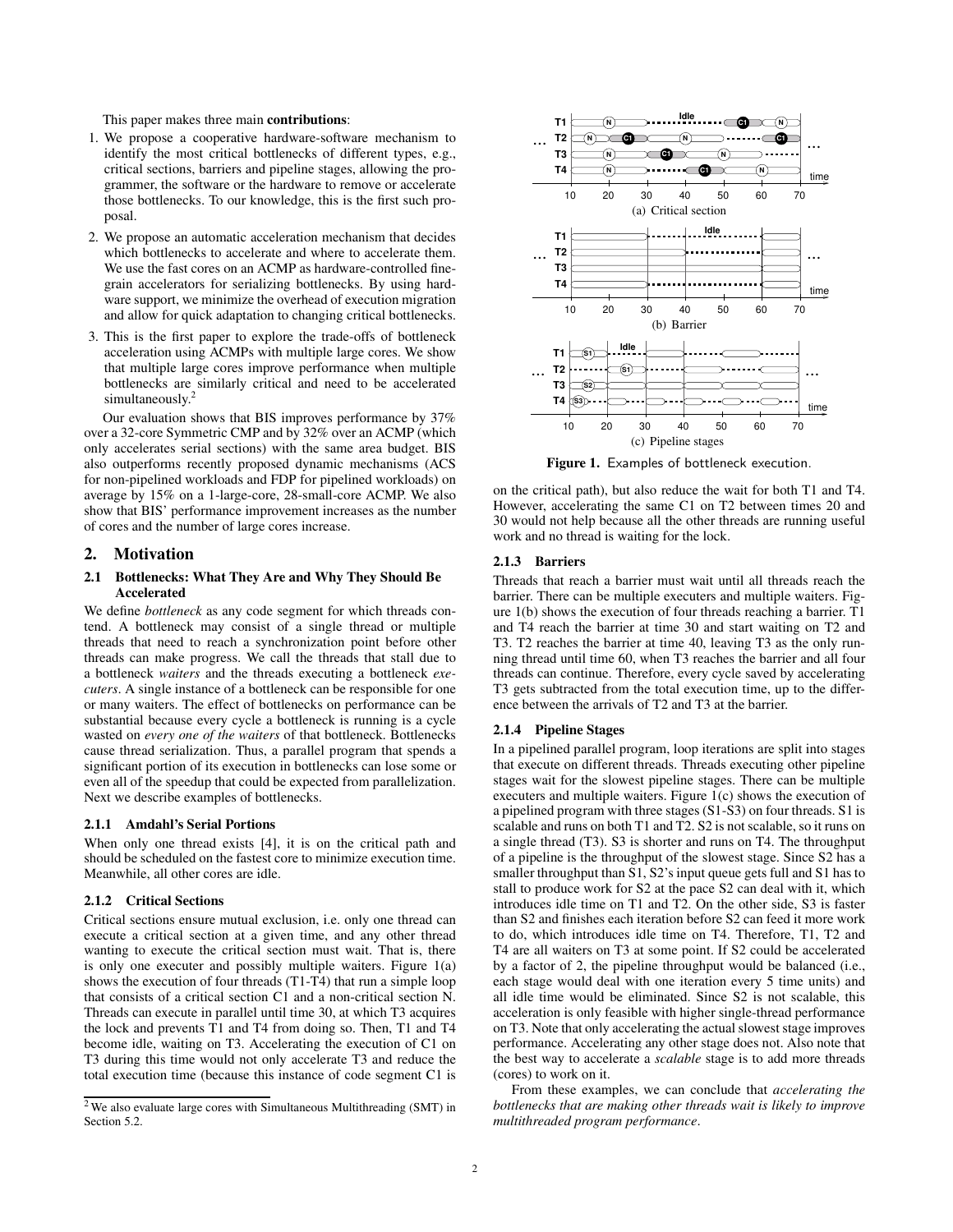## **2.2 How Bottlenecks Change Over Time**

Let's first consider a simple example, Program 1, where elements X are moved from linked list A to linked list B. Removal from A and insertion into B are protected by critical sections to avoid races that could corrupt the lists. The amount of work performed inside each of those critical sections varies over time, because list A is shrinking while list B is growing. Figure 2 shows that contention (i.e. the number of threads waiting to enter each critical section) with 32 threads changes as follows: in the first phase, critical section A is the bottleneck, while in the second phase, critical section B becomes the bottleneck. Successful acceleration of this program at runtime requires dynamic identification of which code is the current critical bottleneck and then running it on a fast core.



**Figure 2.** Contention for each critical section on Program 1.

Similar examples exist in important real-life workloads. For example, the most contended critical section in the widely used *mysql* database changes over short periods of time. The two most contended critical sections in *mysql* with the OLTP-nontrx input set are *LOCK open* and *LOCK log*. *LOCK open* is used to ensure mutual exclusion while opening and closing tables in the *open table* and *close thread tables* functions. *LOCK log* is used to protect access to the log file, which happens in the *MYSQL LOG::write* function.

Figure 3 shows contention for *LOCK open* and *LOCK log* over the first 8M cycles of *mysql* with 16 threads (the optimal number of threads) while being driven by SysBench [3] with the OLTP-nontrx input set<sup>3</sup> (*mysql-3* in our benchmark set, Table 6). The graph shows three clearly different phases: A) the initial use of *LOCK log* by every thread, B) the heavy use of *LOCK open* while all threads simultaneously want to open the tables they need, C) the steady state period where transactions continue executing and *LOCK log* is usually the most contended, but *LOCK open* sporadically gets highly contended (e.g., see arrows around 4.8Mcycles and 7.7Mcycles). This last phase continues for the rest of the program: the most contended lock changes intermittently for the duration of this phase. The temporal behavior of the critical sections depends entirely on the database operations that are executed, i.e., the input set. For example, with the OLTP-complex input set, *LOCK open* gets highly contended even more often.



**Figure 3.** Most contended critical sections on mysql.

Previously proposed ACS [36] can accelerate only one critical section at a time on a single large core (or two critical sections on a 2-way SMT large core, but this reduces the benefit of acceleration due to resource sharing between SMT threads). When there are multiple critical sections contending to be accelerated, ACS disables acceleration of critical sections that are less frequent, in order to avoid false serialization (i.e., serialized execution of different critical sections at the large core). Periodically (every 10M instructions in [36]), ACS re-enables acceleration of all critical sections, allowing for some false serialization while it relearns which critical sections should be disabled. This mechanism works well when contention for critical sections is stable for long periods but it is suboptimal for applications like *mysql*, because it ignores the frequent changes on which critical section is currently the most limiting bottleneck, as shown in Figure 3. In addition, ACS is specific to critical sections and cannot handle other types of bottlenecks such as barriers and slow pipeline stages.

**Our goal** is to design a mechanism that identifies at any given time which bottlenecks of any type are currently limiting performance, and accelerates those bottlenecks.

# **3. Bottleneck Identification and Scheduling**

## **3.1 Key Insight**

The benefit of parallel computing comes from concurrent execution of work; the higher the concurrency, the higher the performance. Every time threads have to wait for each other, less work gets done in parallel, which reduces parallel speedup and wastes opportunity. To maximize performance and increase concurrency, it is pivotal to minimize thread waiting as much as possible. Consequently, a large amount of effort is invested by parallel programmers in reducing bottlenecks that can lead to thread waiting. For example, programmers spend an enormous amount of effort in reducing false sharing, thread synchronization, thread load imbalance, etc. Previous research on computer architecture also targets thread waiting, e.g., transactional memory [12], primitives like test-and-test-andset [31], lock elision [29], speculative synchronization [24], etc. We use this conventional wisdom –that reducing thread waiting improves performance– to identify the best bottlenecks for acceleration. Our key idea is thus simple: measure the number of cycles spent by threads waiting for each bottleneck and accelerate the bottlenecks responsible for the highest thread waiting cycles.

Our proposal, BIS, consists of two parts: identification of critical bottlenecks and acceleration of those bottlenecks.

#### **3.2 Identifying Bottlenecks**

Identification of critical bottlenecks is done in hardware based on information provided by the software. The programmer, compiler or library assigns a unique bottleneck ID (*bid*) to each potential serializing bottleneck, and encapsulates the bottleneck code between *BottleneckCall* and *BottleneckReturn* instructions. Using these instructions, the hardware keeps track of the bottlenecks and which hardware threads (core ID and SMT context) they execute on.

<sup>3</sup> SysBench is a widely used multi-threaded benchmark to measure system and database performance.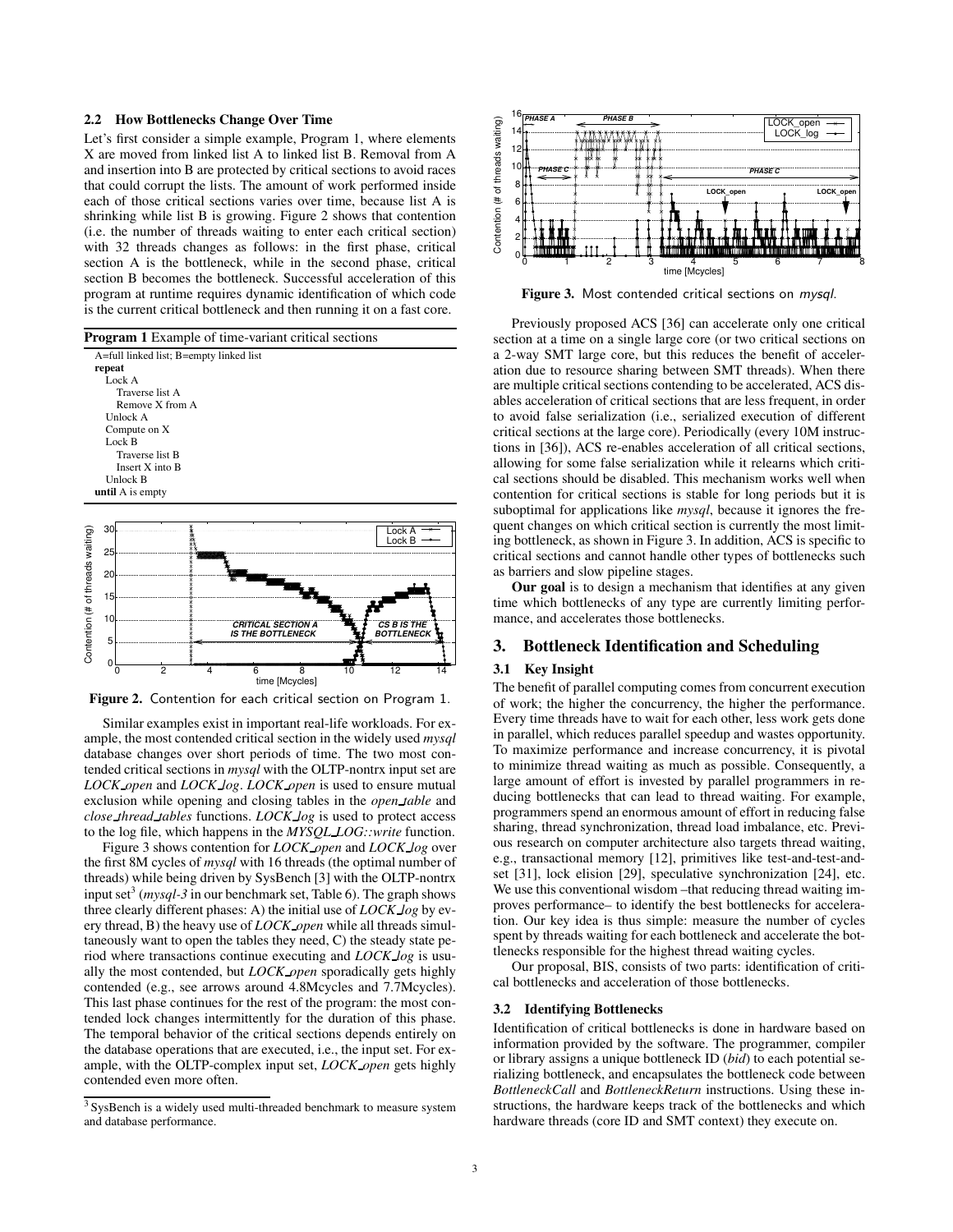| $\cdots$<br>BottleneckCall bid, targetPC<br>                                          | $\cdots$<br>BottleneckCall bid targetPC                                                                 | while not done<br><b>BottleneckCall bid targetPC</b><br>                              |                                                  |  |  |
|---------------------------------------------------------------------------------------|---------------------------------------------------------------------------------------------------------|---------------------------------------------------------------------------------------|--------------------------------------------------|--|--|
| targetPC: while cannot acquire lock<br>BottleneckWait bid<br>acquire lock<br>$\cdots$ | targetPC: code running for the barrier<br>$\cdots$<br>enter barrier<br>while not all threads in barrier | targetPC: while empty queue<br>BottleneckWait prev bid<br>dequeue work<br>do the work | // previous stage<br>// caused the waiting       |  |  |
| release lock<br>BottleneckReturn bid                                                  | BottleneckWait bid<br>exit barrier                                                                      | while full queue<br>BottleneckWait next bid                                           | $\mathcal N$ next stage<br>// caused the waiting |  |  |
|                                                                                       | BottleneckReturn bid                                                                                    | enqueue next work<br>BottleneckReturn bid                                             |                                                  |  |  |
| (a) Critical section                                                                  | (b) Barrier                                                                                             | (c) Pipeline                                                                          |                                                  |  |  |
| <b>Figure 4.</b> Modifications to code implementing bottlenecks.                      |                                                                                                         |                                                                                       |                                                  |  |  |

To identify which bottlenecks cause thread waiting, we use a new instruction *BottleneckWait*. The purpose of this instruction is twofold: it implements waiting for a memory location to change (similarly to existing instructions like *mwait* in x86 [17]), and it allows the hardware to keep track of how many cycles each thread is waiting for each bottleneck. Typically, when threads are waiting for a bottleneck, they are waiting for the value of a particular memory location *watch addr* to satisfy a condition. For example, for critical sections, *watch addr* can be the lock address; for barriers it can be the address of the counter of threads that have reached the barrier; and for pipeline stages it can be the address of the size of the queue where work quanta are read from [37]. In most cases *bid* can be the same as *watch addr*, but we separate them to provide the flexibility required for some implementations, e.g. MCS locks [25]. Table 1 summarizes the format and purpose of the new instructions required by BIS.

| BottleneckCall bid, targetPC                                                                                               |
|----------------------------------------------------------------------------------------------------------------------------|
| Marks the beginning of the bottleneck identified by <i>bid</i> and calls the bottleneck<br>subroutine starting at targetPC |
| BottleneckReturn bid                                                                                                       |
| Marks the end of the bottleneck identified by <i>bid</i> and returns from the bottleneck<br>subroutine                     |
| BottleneckWait bid[, watch_addr[, timeout]]                                                                                |
| Waits for a maximum of <i>timeout</i> cycles for the content of memory address                                             |
| watch addr associated with bottleneck bid to change, while keeping track of the                                            |
| number of waiting cycles                                                                                                   |

**Table 1.** ISA support for BIS.

The new instructions required by BIS do not affect the semantics or the implementation of the bottlenecks and can be easily added to any existing bottleneck implementation. The compiler encapsulates potential bottlenecks into functions using *function outlining* [40] and inserts BottleneckCall, BottleneckReturn and BottleneckWait instructions. Figure 4 shows the use of these instructions for critical sections, barriers and pipeline stages. Since programming primitives that become bottlenecks are usually implemented inside libraries, the changes can be hidden so that the programmer does not need to change the program.

We track waiting cycles for each bottleneck, and identify the critical bottlenecks with low overhead in hardware using a **Bottleneck Table (BT)**. Each BT entry corresponds to a bottleneck and includes a thread waiting cycles (TWC) field. TWC is computed by aggregating the number of waiters on the bottleneck (i.e., the number of threads currently running a BottleneckWait instruction) over time. The exact computation is described in Sections 3.5.1 and 3.5.2. The number of waiters is another field in the BT entry, and is incremented when a BottleneckWait instruction starts executing for that *bid* and decremented when the BottleneckWait instruction commits, i.e., after the wait for the bottleneck ends. The Bottleneck Table contains logic to identify the most critical bottlenecks, i.e. the entries with top N highest thread waiting cycles. We provide more details about the implementation of the BT in Section 3.5.2.

## **3.3 Accelerating Bottlenecks**

There are multiple ways to accelerate a bottleneck, e.g. increasing core frequency [5], giving a thread higher priority in shared hardware resources [9], or migrating the bottleneck to a faster core with a more aggressive microarchitecture or higher frequency [26, 36]. The bottleneck identification component of BIS can work with any of these schemes. As an example, we show how our identification mechanism can use the fast/large cores of an ACMP as fine-grain hardware-controlled bottleneck accelerators, and the slow/small cores for running the remaining parallel code. We first assume a single large core context and in Section 3.4 we extend the design to multiple large core contexts.

When the BT updates thread waiting cycles (TWC), bottlenecks with TWC greater than a threshold are enabled for acceleration and the rest are disabled.<sup>4</sup>

When a small core encounters a BottleneckCall instruction, it checks whether or not the bottleneck is enabled for acceleration. To avoid accessing the global BT on every BottleneckCall, each small core is augmented with an **Acceleration Index Table** (AIT) that caches the *bid* and acceleration enable bit of bottlenecks.<sup>5</sup> If a *bid* is not present in the AIT, it is assumed to be disabled for acceleration. If the bottleneck is disabled for acceleration, the small core executes the bottleneck locally. If acceleration is enabled, the small core sends a bottleneck execution request to the large core and stalls waiting for a response.

When the large core receives a bottleneck execution request from a small core, it enqueues the request into a new structure called **Scheduling Buffer** (SB). Each SB entry has: *bid*, originating small core/hardware thread ID, target PC, stack pointer and thread waiting cycles (TWC, copied from the BT entry). The SB works as a priority queue based on TWC: the first bottleneck that runs on the large core is the oldest instance of the bottleneck with the highest TWC. When the large core executes the BottleneckReturn instruction, it sends a BottleneckDone signal to the small core. On receiving BottleneckDone, the small core continues executing the instruction after the BottleneckCall. As we will explain in Section 3.3.2, the large core may also abort the request while it is on the SB. If that happens, the large core removes the request from the SB and sends a BottleneckCallAbort signal to the small core. On receiving BottleneckCallAbort, the small core executes the bottleneck locally.

## **3.3.1 Threads Waiting on the Scheduling Buffer**

A thread executing a BottleneckCall instruction that was sent to the large core and is waiting on the SB also incurs thread waiting cycles that must be attributed to the bottleneck. To account for these waiting cycles, when a bottleneck execution request is enqueued into the SB, the large core sends an update to the BT, incrementing waiters. It also increments a new field waiters sb, which separately

<sup>4</sup> A threshold of 1024 works well for our workloads.

<sup>5</sup> When a bottleneck gets enabled or disabled for acceleration, the BT broadcasts the updates to the AITs on all small cores.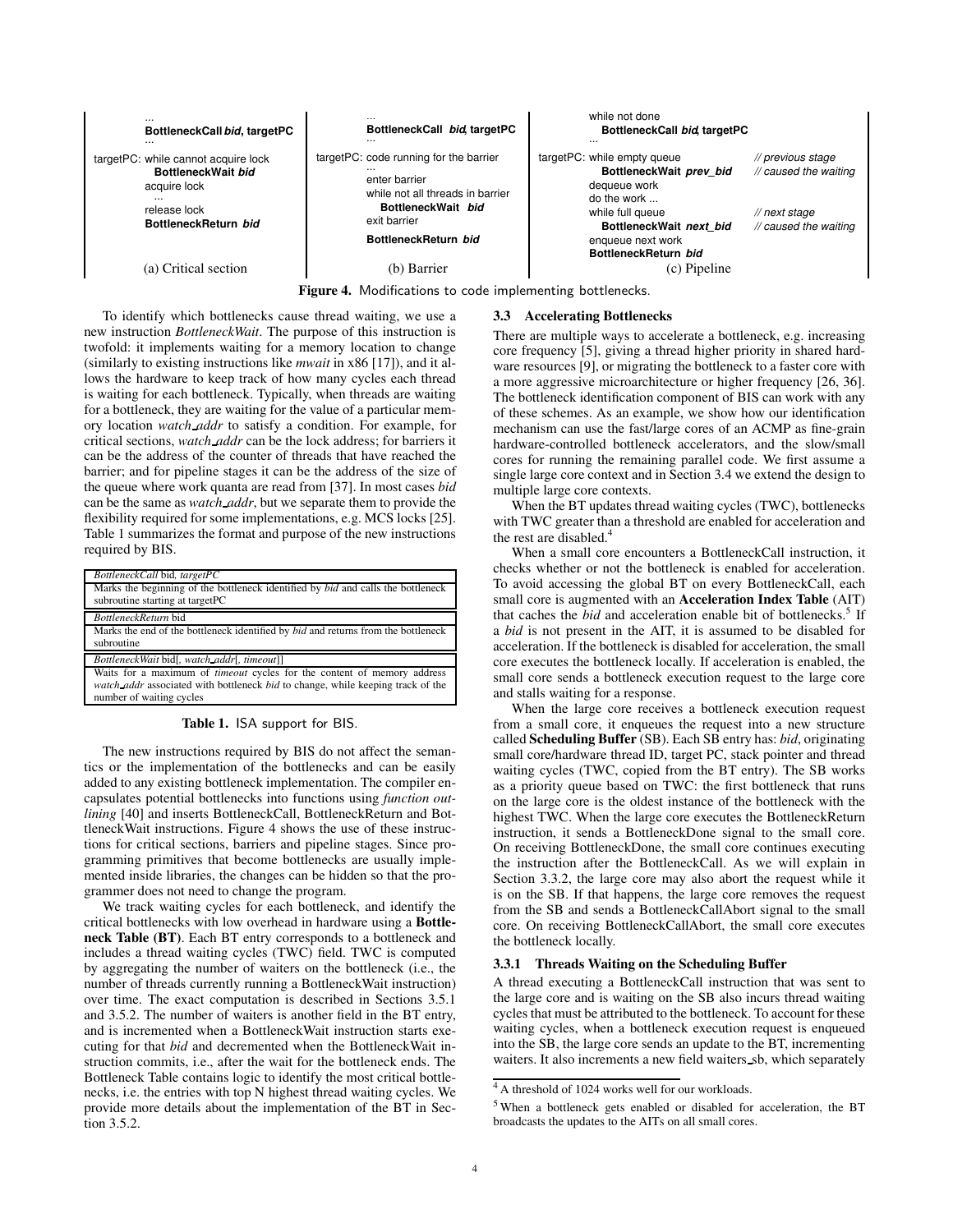keeps track of the number of waiters on the Scheduling Buffer for purposes we explain in Section 3.3.2. When the bottleneck execution request is dequeued from the SB, to be executed or aborted, the large core updates the BT, decrementing waiters and waiters sb.

#### **3.3.2 Avoiding False Serialization and Starvation**

Since multiple bottlenecks can be scheduled on a large core, a bottleneck may have to wait for another bottleneck with higher priority (i.e. higher thread waiting cycles) for too long, while it could have been executing on the small core. This problem is called *false serialization*<sup>6</sup> and BIS mitigates it by aborting a request enqueued on the SB if the bottleneck: (a) does not have the highest thread waiting cycles in the SB, and (b) would be *ready to run* on its original small core. A bottleneck is considered *ready to run* if no other instance of that bottleneck is currently executing and all the waiters are on the SB. This situation results in unnecessary delaying of all those waiters and can be easily detected when the BT is updated. To perform this detection, each BT entry keeps the number of executers (incremented by BottleneckCall and decremented by BottleneckReturn), the number of waiters (incremented while a BottleneckWait instruction is executing or a bottleneck is waiting on the SB), and the number of waiters on the SB (waiters sb, incremented while a request is waiting on the SB). If executers is zero and waiters is non-zero and equal to waiters sb, the BT sends a BottleneckReady signal to the SB. Upon receiving this signal, the SB dequeues the oldest request for the bottleneck and sends a BottleneckCallAbort to the originating small core. This mechanism also prevents starvation of requests in the SB. As a failsafe mechanism to avoid starvation, the SB also aborts requests that have been waiting for more than 50K cycles.

#### **3.3.3 Preemptive Acceleration**

Bottleneck instances can vary in length. Since our mechanism uses history to decide whether or not to accelerate a bottleneck, it is possible for a long instance to get scheduled on a small core and later become responsible for high thread waiting cycles. To fix this problem, we introduce a preemptive mechanism: if upon updating thread waiting cycles, the BT detects that a bottleneck running on a small core has become the bottleneck with the highest thread waiting cycles, the bottleneck is shipped to the large core. BT sends a preempt signal to the small core informing it to stall execution, push the architectural state on the stack and send a request to the large core to continue execution. The large core pops the architectural state from the stack and resumes execution until BottleneckReturn. Acceleration of barriers relies on this preemptive mechanism.

#### **3.4 Support for Multiple Large Core Contexts**

Our mechanism can scale to multiple large cores or a large core with multiple hardware contexts (Simultaneous Multithreading, SMT) with only three modifications:

First, each large core has its own Scheduling Buffer. SMT contexts at a large core share the Scheduling Buffer but execute different bottlenecks because otherwise they would wait for each other.

Second, each bottleneck that is enabled for acceleration is assigned to a fixed large core context to preserve cache locality and avoid different large cores having to wait for each other on the same bottlenecks. To that effect, each BT entry and Acceleration Index Table entry is augmented with the ID of the large core the bottleneck is assigned to. If there are N large core contexts, the Bottleneck Table assigns each of the top N bottlenecks to a different large core context to eliminate false serialization among them. Then, the rest of the bottlenecks that are enabled for acceleration are assigned to a random large core.

Third, the preemptive mechanism described in Section 3.3.3 is extended so that in case a bottleneck scheduled on small cores (a) becomes the top bottleneck, and (b) its number of executers is less than or equal to the number of large core contexts, the BT sends signals to preemptively migrate those threads to the large cores. This mechanism allows acceleration on N large core contexts of the last N threads running for a barrier.

#### **3.5 Implementation Details**

#### **3.5.1 Tracking Dependent and Nested Bottlenecks**

Sometimes a thread has to wait for one bottleneck while it is executing another bottleneck. For example, in a pipelined workload, a thread executing stage S2 may wait for stage S1. Similar situations occur when bottlenecks are nested. For example, a thread T1 is running B1 but stalls waiting for a nested bottleneck B2. Concurrently, T2 also stalls waiting for B1, which means it is indirectly waiting for B2. In these scenarios, the thread waiting cycles should be attributed to the bottleneck that is the root cause of the wait, e.g., waiting cycles incurred by T2 should not be attributed to bottleneck B1 which is not really running, but to bottleneck B2.

In general, to determine the bottleneck Bj that is the root cause of the wait for each bottleneck Bi, we need to follow the dependency chain between bottlenecks until a bottleneck Bj is found not to be waiting for a different bottleneck. Then, the current number of waiters for Bi, i.e. the required increment in TWC, is added to the TWC for Bj. To follow the dependency chain we need to know (a) which threads is executing a bottleneck and (b) which bottleneck, if any, that thread is currently waiting for. To know (a), we add an executer vec bit vector on each BT entry (one bit per hardware thread) that records all current executers of each bottleneck (set on BottleneckCall and reset on BottleneckReturn). To know (b), we add a small **Current Bottleneck Table** (CBT) associated with the BT and indexed with hardware thread ID that gives the *bid* that the thread is currently waiting for (set during the execution of BottleneckWait, or zero at all other times). To summarize, the BT updates TWC for each bottleneck Bi with the following algorithm:

```
foreach Bi in BottleneckTable:
B = Bi; done = false
while (not done):
  Bj = BE = randomly picked Executer of B // uniformly distribute TWC
  B = CurrentBottleneck(E)
  done = (B == 0) or // Bj is running or
```
(B == Bj) // waiting for another instance of itself TWC(Bj) += waiters(Bi)

The basic idea of the algorithm is to follow the dependence chain between bottlenecks until a bottleneck Bj is found not to be waiting for a different bottleneck. This algorithm is also applicable when there are no dependencies, i.e. the loop will execute once and will result in  $Bj = Bi$ . Note that the algorithm is not exact and only attempts to assign thread waiting cycles to a bottleneck that is actually running and making other threads wait, so that if that bottleneck were accelerated, the cycles spent by other threads waiting would also be reduced. The computation of TWC does not need to be perfect because BIS is solely for performance and does not affect correctness.

### **3.5.2 Bottleneck Table**

The new instructions update the Bottleneck Table after committing and off the critical path of execution. Table 2 describes each BT entry. When a BottleneckCall or BottleneckWait instruction is executed with a *bid* that is not in the BT, a new entry is inserted in the BT. Since BIS is solely for performance and not for correctness, the BT only needs enough entries to track the major bottlenecks in each phase of a program. Our studies (not included here due to space constraints) show that a BT with 32 entries is sufficient for our workloads.

<sup>6</sup> False serialization can also introduce deadlocks on a deadlock-free program [36].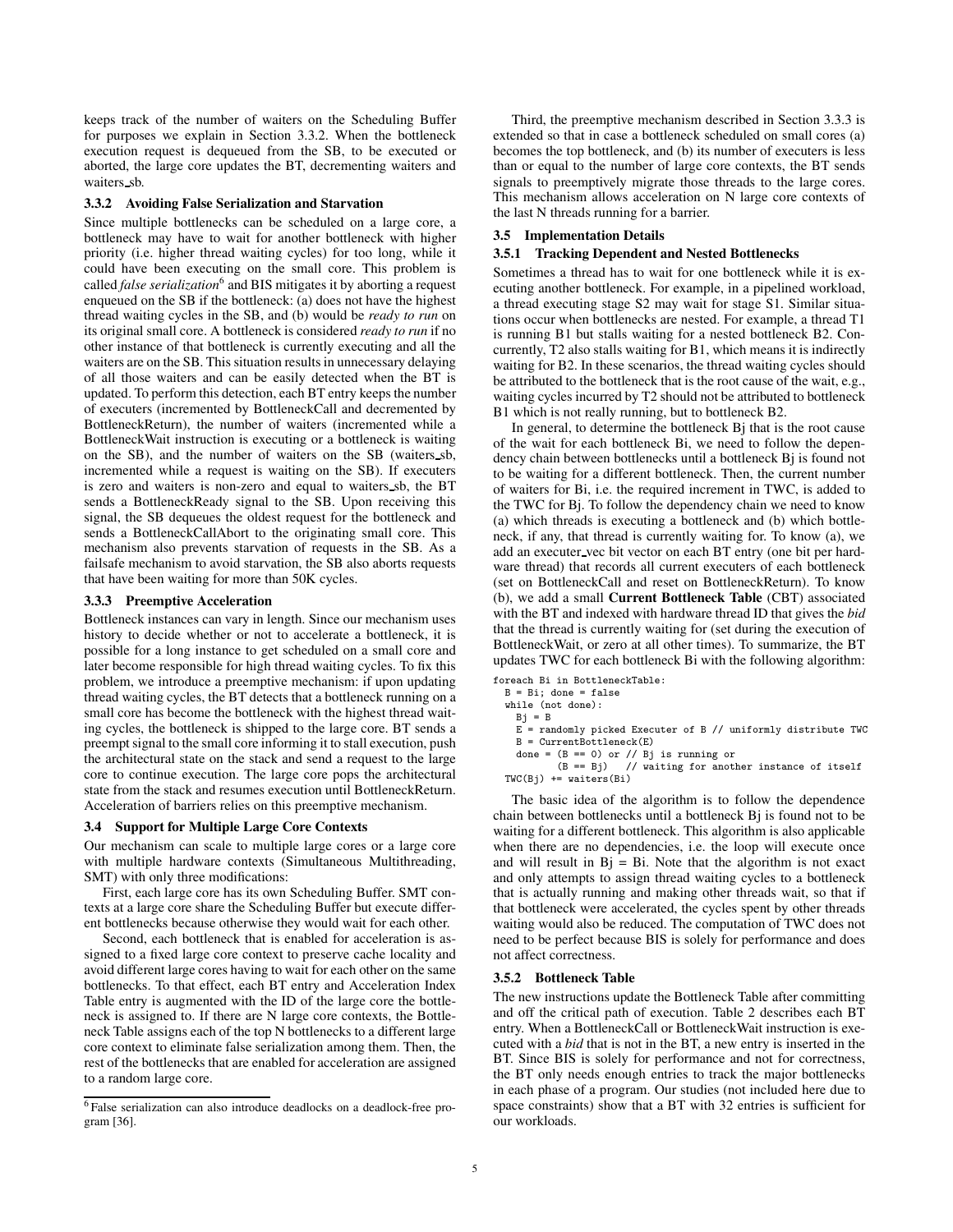| Field         | Description                                                                                                                   |
|---------------|-------------------------------------------------------------------------------------------------------------------------------|
| bid           | <b>Bottleneck ID</b>                                                                                                          |
| pid           | Process ID                                                                                                                    |
| executers     | Current number of threads that are running the bottleneck, i.e.,<br>executing between a BottleneckCall and a BottleneckReturn |
| executer vec  | Bit vector of threads executing the bottleneck, each bit set on<br>BottleneckCall and reset on BottleneckReturn               |
| waiters       | Current number of threads that are waiting for the bottleneck,<br>i.e. executing a Bottleneck Wait or enqueued on the SB      |
| waiters sh    | Current number of threads that are waiting on the SB, i.e. exe-<br>cuting a BottleneckCall that was sent to a large core      |
| TWC           | Thread waiting cycles                                                                                                         |
| large core id | ID of the large core assigned for acceleration                                                                                |

**Table 2.** Bottleneck Table entry.

We implement the BT as an associative cache. The replacement algorithm evicts the entry with the smallest thread waiting cycles. We update thread waiting cycles for each bottleneck by incrementing it by the number of waiters every cycle (for practicality we add 32 \* number of waiters every 32 cycles). We halve the thread waiting cycles for all entries every 100K cycles to allow for the replacement of stale entries. We find that a centralized BT structure is not a bottleneck, however, if need arises, the BT can be partitioned without much effort using the principles of a distributed directory.

## **3.5.3 Hardware Cost**

Figure 5 shows the location of the new structures required by BIS on an ACMP, and Table 3 describes their storage cost, which is only 18.7 KB for a CMP with 2 large cores and 56 small cores (area budget of 64). The storage cost for a CMP with 2 large cores and 120 small cores (area budget of 128) would be 39.6 KB.



**Figure 5.** Hardware structures for BIS.

# **3.5.4 Handling Interrupts**

The Operating System may interrupt the cores, e.g., on time quantum expiration or for I/O. If a small core gets an interrupt while waiting for a large core to execute a bottleneck, it does not service the interrupt until a BottleneckDone or BottleneckCallAbort is received. If a small core gets an interrupt while executing a BottleneckWait instruction, the BottleneckWait instruction is forced to finish, which removes the waiter from the BT, but it is reexecuted after returning from the interrupt. If a large core gets an interrupt while accelerating a bottleneck, it aborts all bottlenecks in its Scheduling Buffer, finishes the current bottleneck, and then services the interrupt.

## **3.5.5 Transfer of Cache State to the Large Core**

A bottleneck executing remotely on the large core may require data that resides in the small core, thereby producing cache misses that reduce the benefit of acceleration. Data Marshaling [35] (DM) has been proposed to reduce these cache misses, by identifying and marshaling the cache lines required by the remote core. It is easy to integrate DM with our proposal and we evaluate our proposal with and without DM in Section 5.4.

## **3.5.6 Compiler Support**

The compiler can trivially convert bottlenecks that start and end in the same scope to use BottleneckCall/BottleneckReturn. Complex bottlenecks spanning multiple functions or modules may require programmer intervention and certainly BIS may not be applicable when not even the programmer can perform function outlining on the bottlenecks. A more flexible ISA with two separate instructions BottleneckBegin and BottleneckEnd to delimit bottlenecks without encapsulating them in functions can expand the applicability of BIS at the expense of potentially higher overheads, but we have not explored it. The consequences of failing to mark code segments as potential bottlenecks depend on their actual criticality. There is no penalty for failing to mark non-critical bottlenecks. However, if critical bottlenecks are not marked, BIS misses the opportunity to improve performance. Marking too many non-critical bottlenecks does not significantly reduce performance because the Bottleneck Table retains only the currently most critical bottlenecks.

We have targeted same-ISA ACMPs. However, BIS could be extended to heterogeneous-ISA ACMPs by including two binary implementations for each bottleneck in the executable image, one to be executed on the small core and the other to be executed on the large core. This is part of our future work.

## **3.5.7 Support for Program Tuning**

BIS can increase programmer productivity by providing feedback to programmers about the most critical bottlenecks. Programmers can then decide which bottlenecks to optimize to get the best results from their effort. We propose adding a set of performance counters to the BT to store *bid* and cumulative thread waiting cycles (TWC) for the bottlenecks with highest TWC. These counters can be accessed by tools such as Vtune and Intel Parallel Studio [18] to guide the programmer. Due to space limitations we do not describe the structure and the interface, but these are straightforward since the BT already has the required information.

## **4. Experimental Methodology**

We use an x86 cycle-level simulator that models symmetric and asymmetric CMPs. Symmetric CMPs (SCMPs) consist of only small cores. The small in-order cores are modeled after the Intel Pentium processor and the fast cores are modeled after the Intel Core 2 architecture. Details are shown in Table 4. We model all latency overheads associated with our mechanism faithfully. We evaluate our proposal on different processor configurations with equal area budget. We compare our proposal to previous work, summarized in Table 5. SCMP and ACMP use different thread scheduling policies for non-pipelined and pipelined workloads. We apply ACS and MC-ACS only to non-pipelined workloads, while FDP only applies to pipelined workloads by design. BIS is general and applies to both. Our evaluation is based on the 12 workloads shown in Table 6, which we simulate to completion. We use *mysql* with three different input sets because (a) *mysql* is a widely used commercial workload, and (b) its behavior significantly depends on the input set.

## **5. Evaluation**

#### **5.1 Single Large Core**

It is difficult to determine before runtime the optimal number of threads (and this number varies dynamically), thus it is common practice to run applications with as many threads as available cores [16, 28]. On applications that are not I/O-intensive, this policy can maximize resource utilization without oversubscribing the cores, but may result in inferior performance if the application performance peaks at fewer threads than the number of cores. Thus, we evaluate two situations: number of threads equal to the number of cores and optimal number of threads, i.e., the number of threads at which performance is maximum. Table 7 summarizes the average speedups of BIS over other techniques in both situations for different area budgets.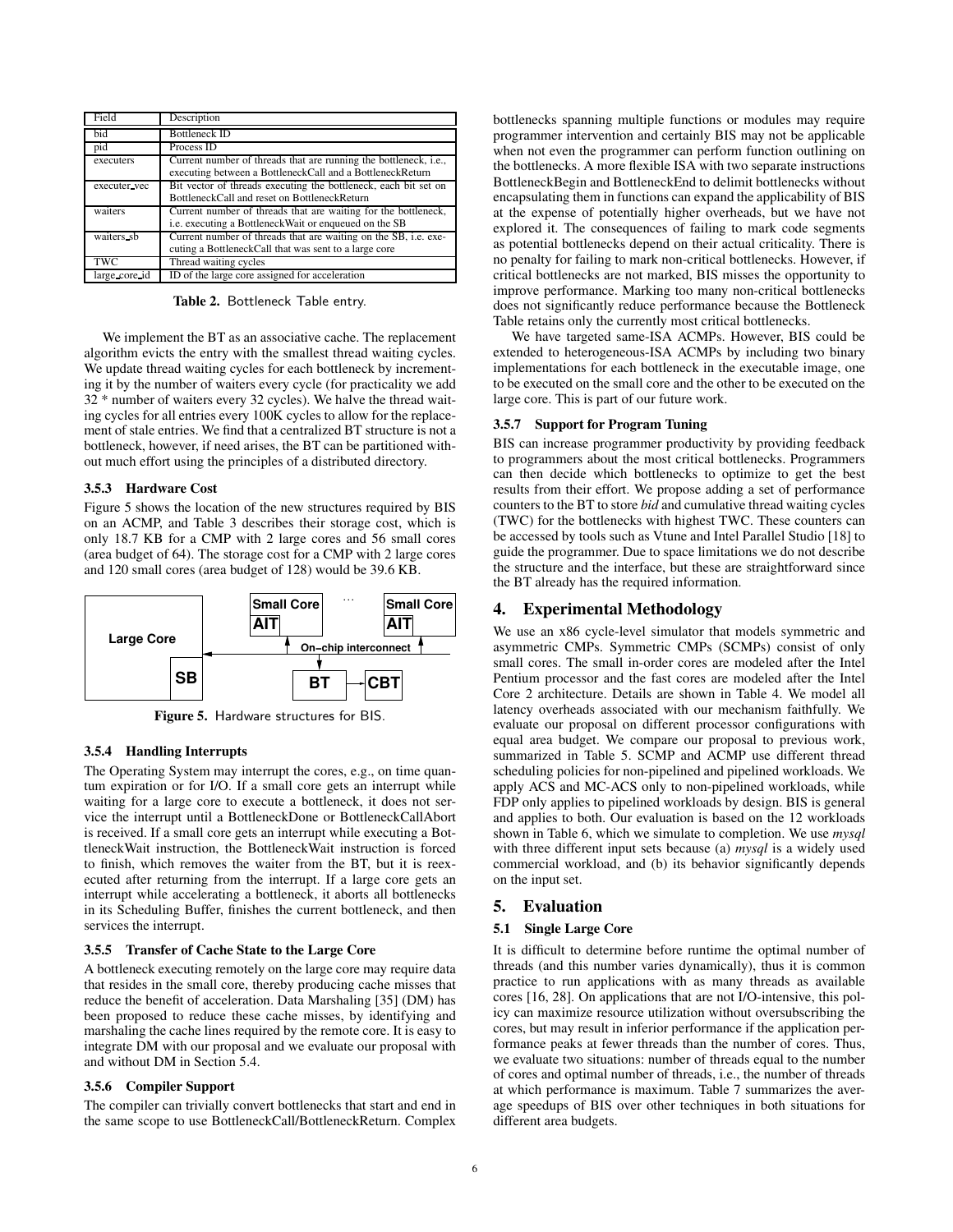| Structure                 | Purpose                                      | Location and entry structure (field sizes in parenthesis)                                    | Cost    |
|---------------------------|----------------------------------------------|----------------------------------------------------------------------------------------------|---------|
| Bottleneck Table (BT)     | To decide which bottlenecks are more         | One global 32-entry table for the CMP. Each entry has 192 bits: $bid(64)$ , $pid(16)$ ,      | 768 B   |
|                           | critical and where to accelerate them        | executers(6), executer_vec(64), waiters(6), waiters_sb(6), TWC(24), large_core_id(6)         |         |
| Current Bottleneck Table  | To help track the root cause of thread wait- | Attached to the BT, 64-entries. Each entry has 64 bits, the <i>bid</i> of the bottleneck the | 512 B   |
| (CBT)                     | ing on nested or dependent bottlenecks       | thread is waiting for, and is indexed by hardware thread ID.                                 |         |
| Index Ta-<br>Acceleration | To reduce global accesses to BT to find if   | One 32-entry table per small core. Each entry has 66 bits: $bid(64)$ , enabled (1), large    | 14.4 KB |
| bles (AIT)                | a bottleneck is enabled for acceleration     | core ID (1). Each AIT has 264 bytes.                                                         |         |
| Scheduling Buffers (SB)   | To store and prioritize bottleneck execu-    | One 56-entry buffer per large core. Each entry has 222 bits: $bid(64)$ , small core ID (6),  | 3.1 KB  |
|                           | tion requests on each large core             | target $PC(64)$ , stack pointer (64), thread waiting cycles (24). Each SB has 1554 bytes.    |         |
|                           |                                              | Total                                                                                        | 18.7 KB |

**Table 3.** Description of hardware structures for BIS and storage cost on a 56-small-core, 2-large-core CMP.

| Small core           | 2-wide, 5-stage in-order, 4GHz, 32 KB write-through, 1-cycle, 8-way, separate I and DL1 caches, 256KB write-back, 6-cycle, 8-way, private unified |
|----------------------|---------------------------------------------------------------------------------------------------------------------------------------------------|
|                      | L <sub>2</sub> cache                                                                                                                              |
| Large core           | 4-wide, 12-stage out-of-order, 128-entry ROB, 4GHz, 32 KB write-through, 1-cycle, 8-way, separate I and D L1 caches, 1MB write-back, 8-cycle,     |
|                      | 8-way, private unified L2 cache                                                                                                                   |
|                      |                                                                                                                                                   |
| Cache coherence      | MESI protocol, on-chip distributed directory, L2-to-L2 cache transfers allowed, 8K entries/bank, one bank per core                                |
| L <sub>3</sub> cache | Shared 8MB, write-back, 16-way, 20-cycle                                                                                                          |
| On-chip interconnect | Bidirectional ring, 64-bit wide, 2-cycle hop latency                                                                                              |
| Off-chip memory bus  | 64-bit wide, split-transaction, 40-cycle, pipelined bus at 1/4 of CPU frequency                                                                   |
| Memory               | 32-bank DRAM, modeling all queues and delays, row buffer hit/miss/conflict latencies $= 25/50/75$ ns                                              |
|                      | $\mathcal{C}\mathcal{M}P$ configurations with area equivalent to $N$ small cores.                                                                 |
| <b>SCMP</b>          | N small cores                                                                                                                                     |
| <b>ACMP</b>          | large core and N-4 small cores, the large core always runs any single-threaded code                                                               |
| <b>ACS</b>           | large core and N-4 small cores, the large core always runs any single-threaded code and accelerates critical sections as proposed in [36]         |
| <b>BIS</b>           | L large cores and S=N-4*L small cores, one large core always runs any single-threaded code, 32-entry Bottleneck Table, N-entry Current Bottleneck |
|                      | Table, each large core is equipped with an S-entry Scheduling Buffer, each small core is equipped with a 32-entry Acceleration Index Table        |

**Table 4.** Baseline processor configuration.

| Mechanism   | Non-pipelined workloads                                                                    | Pipelined workloads                                                    |
|-------------|--------------------------------------------------------------------------------------------|------------------------------------------------------------------------|
| <b>SCMP</b> | One thread per core                                                                        | Best static integer schedule described in [37]                         |
| <b>ACMP</b> | Serial portion on large core, parallel portion on all cores [5, 26]                        | Best static integer schedule including large cores [34]                |
| <b>ACS</b>  | Serial portion and critical sections on large core, parallel portion on small cores [36]   | Not used, because in our workloads it is more profitable to schedule   |
| MC-ACS      | To compare to the best possible baseline, we extend ACS to multiple large cores by         | the large core/s to accelerate pipeline stages using FDP, as described |
|             | retrying once more the acceleration of falsely serialized critical sections on a different | in [34], instead of critical sections within stages                    |
|             | large core before disabling their acceleration                                             |                                                                        |
| <b>FDP</b>  | Not applicable (designed for pipelined workloads)                                          | Dynamic scheduling of all cores to stages described in [34]            |
| <b>BIS</b>  | Our proposal                                                                               |                                                                        |

|  | Table 5. Experimental configurations. |
|--|---------------------------------------|
|  |                                       |

| Workload | Description                                        | Source                  | Input set      | # of Bottl.  | Bottleneck description                   |
|----------|----------------------------------------------------|-------------------------|----------------|--------------|------------------------------------------|
| iplookup | IP packet routing                                  | [39]                    | $2.5K$ queries | # of threads | Critical sections (CS) on routing tables |
| mysql-1  | MySQL server [1]                                   | SysBench <sup>[3]</sup> | OLTP-complex   | 29           | CS on meta data, tables                  |
| mysql-2  | MySQL server [1]                                   | SysBench [3]            | OLTP-simple    | 20           | CS on meta data, tables                  |
| mysql-3  | MvSQL server[1]                                    | SysBench <sup>[3]</sup> | OLTP-nontrx    | 18           | CS on meta data, tables                  |
| specjbb  | JAVA business benchmark                            | [33]                    | 5 seconds      | 39           | CS on counters, warehouse data           |
| sqlite   | sqlite3 [2] DB engine                              | SysBench <sup>[3]</sup> | $OLTP$ -simple |              | CS on database tables                    |
| tsp      | Traveling salesman                                 | [20]                    | 11 cities      |              | CS on termination condition, solution    |
| webcache | Cooperative web cache                              | [38]                    | 100K queries   | 33           | CS on replacement policy                 |
| mg       | Multigrid solver                                   | NASP $[6]$              | S input        | 13           | Barriers for omp single/master           |
| Ħ        | FFT computation                                    | <b>NASP</b> [6]         | T input        |              | Barriers for omp single/master           |
| rank     | Rank strings based on similarity to another string | [37]                    | 800K strings   |              | Pipeline stages                          |
| pagemine | Computes a histogram of string similarity          | Rsearch [27]            | 1M pages       |              | Pipeline stages                          |

**Table 6.** Evaluated workloads.

| Num. of threads     | Equal to number of cores |    |    | <b>Dptimal</b> |     |  |  |  |
|---------------------|--------------------------|----|----|----------------|-----|--|--|--|
| Area Budget         |                          | 10 |    | 64             |     |  |  |  |
| <b>SCMP</b>         | $-20$                    | 10 |    |                | -20 |  |  |  |
| ACMP                | 6.9                      |    | 43 | 70             | 1.4 |  |  |  |
| ACS/F <sub>DP</sub> | 2.4                      |    |    |                |     |  |  |  |

**Table 7.** Average speedups (%) of BIS over SCMP, ACMP and ACS/FDP.

#### **5.1.1 Number of Threads Equal to Number of Cores**

Figure 6 shows speedups over a single small core for different area budgets (measured in equivalent number of small cores). The figure shows the speedups of SCMP, ACMP and ACS (for nonpipelined workloads) or FDP (for pipelined workloads) and BIS. Our proposal improves performance over ACMP and SCMP and matches or improves over ACS/FDP on all benchmarks for an area budget of 32 cores. On average, it improves performance by 43% over ACMP, 45% over SCMP and 17% over ACS/FDP. Three key observations are in order.

First, as the number of cores increases, so does the benefit of BIS. On average, BIS outperforms ACS/FDP by 2.4%/6.2%/17%/34% for 8/16/32/64-core area budget. Recall from Table 4 that the large core replaces 4 small cores, reducing the maximum number of threads by 3 for ACMP and FDP (because they run only one thread on the large core), and by 4 for ACS and BIS (because they dedicate the large core for critical sections and bottlenecks) with respect to SCMP. With a small area budget, this loss of parallel throughput cannot be offset by the benefit of acceleration because contention for bottlenecks is smaller at fewer threads. Therefore, with a small area budget, BIS performs similar to ACS/FDP and underperforms SCMP (e.g. for an 8-core area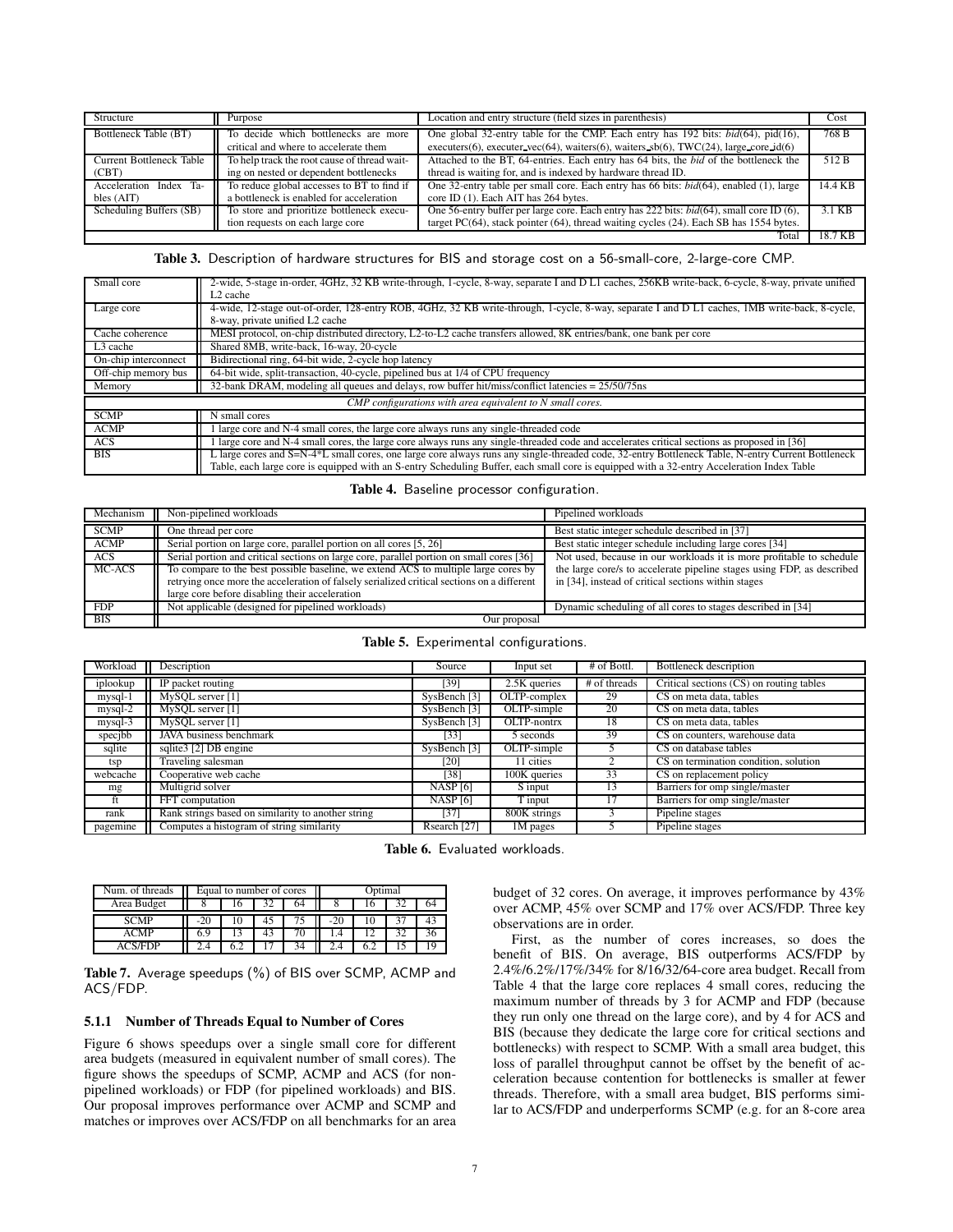

Figure 6. Speedup over a single small core, x-axis is area budget (in equivalent small cores).

budget). As the area budget increases, the marginal loss of parallel throughput due to the large core becomes relatively smaller, and with more threads running, contention for serializing bottlenecks increases. Therefore, the dynamic mechanisms that accelerate those bottlenecks (ACS, FDP and BIS) start to prevail.

Second, with more threads, the benefit of BIS over ACS/FDP increases on workloads where the critical bottlenecks change over time (*iplookup*, all *mysql*, *webcache*, *mg*, *ft* and *rank*), because BIS is better at choosing which bottlenecks to accelerate and quickly adapts to changes. Additionally, both critical sections and barriers are limiting bottlenecks in *mg* and *ft* at different times, and BIS accelerates both types of bottlenecks, unlike ACS. On workloads where the critical bottlenecks do not change over time (*specjbb*, *sqlite* and *tsp*), BIS matches the performance of ACS. *Pagemine* has two very similar non-scalable pipeline stages (the reduction of local histograms into a global histogram) that are frequently the limiting bottlenecks. Therefore, BIS with a single large core is unable to significantly improve performance over FDP because that would require both stages to be simultaneously accelerated. However, BIS is able to improve performance when multiple large cores are employed, as we will show in Section 5.2.

Third, BIS increases the scalability (the number of threads at which performance peaks) of four of the workloads (all versions of *mysql* and *rank*) beyond the already-improved scalability of ACS/FDP over ACMP or SCMP. By accelerating bottlenecks more effectively than previous proposals, BIS reduces contention and thread waiting, allowing the workloads to take advantage of a larger number of threads before performance gets limited by bottlenecks.

We conclude that BIS improves performance and scalability of applications over ACS/FDP. As the area budget increases, so does the performance benefit of BIS.

#### **5.1.2 Optimal Number of Threads**

Figure 7 shows the speedups of our proposal for different area budgets with the optimal number of threads, relative to the ACMP configuration. We determine the optimal number of threads for each application-configuration pair by simulating all possible numbers of threads and reporting results for the one that minimizes execution time. For example, the optimal number of threads for iplookup-BIS on the 32-core area budget is 20.

With an area budget of 8 cores, all benchmarks except *sqlite* run with the maximum number of threads (8 for SCMP, 5 for ACMP/FDP and 4 for ACS and BIS) and with low contention for bottlenecks. Therefore, SCMP performs the best because the loss of throughput on the configurations with a large core is greater than the benefit of acceleration. The exception is *sqlite*, which becomes critical-section limited at 4 threads and can take full advantage of the acceleration mechanisms. Since *sqlite* has only one dominant critical section during the whole execution, both ACS and BIS provide the same performance improvement. On average, ACS, BIS and ACMP perform within 2% of each other.

With higher area budgets, the relative impact of running fewer threads due to the presence of a large core becomes less significant, which progressively reduces the advantage of SCMP and favors ACMP, ACS/FDP and BIS. On average, BIS outperforms SCMP by 10%/37%/43%, ACMP by 12%/32%/36% and ACS/FDP by 6.2%/15%/19% on a 16/32/64-core budget. As contention increases, it becomes more important to focus the acceleration effort on the *most critical* bottlenecks. While BIS actively identifies and accelerates the bottlenecks that are stopping more threads from making progress, ACS disables acceleration of critical sections that suffer from false serialization, even though such critical sections can be causing the most thread waiting. Additionally, BIS is more adaptive to changes in the important bottlenecks, while both ACS and FDP maintain the decisions they make for a fixed and relatively long period (10Mcycles for ACS and until the next major phase change for FDP). As a result of these two factors, BIS significantly outperforms ACS and FDP.

The only benchmark where BIS does not outperform ACS is *tsp* because BIS accelerates many more bottlenecks than ACS, increasing core-to-core cache misses. Since those bottlenecks are only 52 instruction long on average, the benefit of accelerating them does not overcome the cache miss penalty, which causes BIS' performance to be lower than that of ACS. BIS is able to improve performance of *tsp* over ACS with the Data Marshaling mechanism [35] that reduces cache misses incurred by the bottlenecks, as we show in Section 5.4.

We conclude that even with optimal number of threads, BIS improves performance and its benefit over all other mechanisms increases as the number of cores (area budget) increases.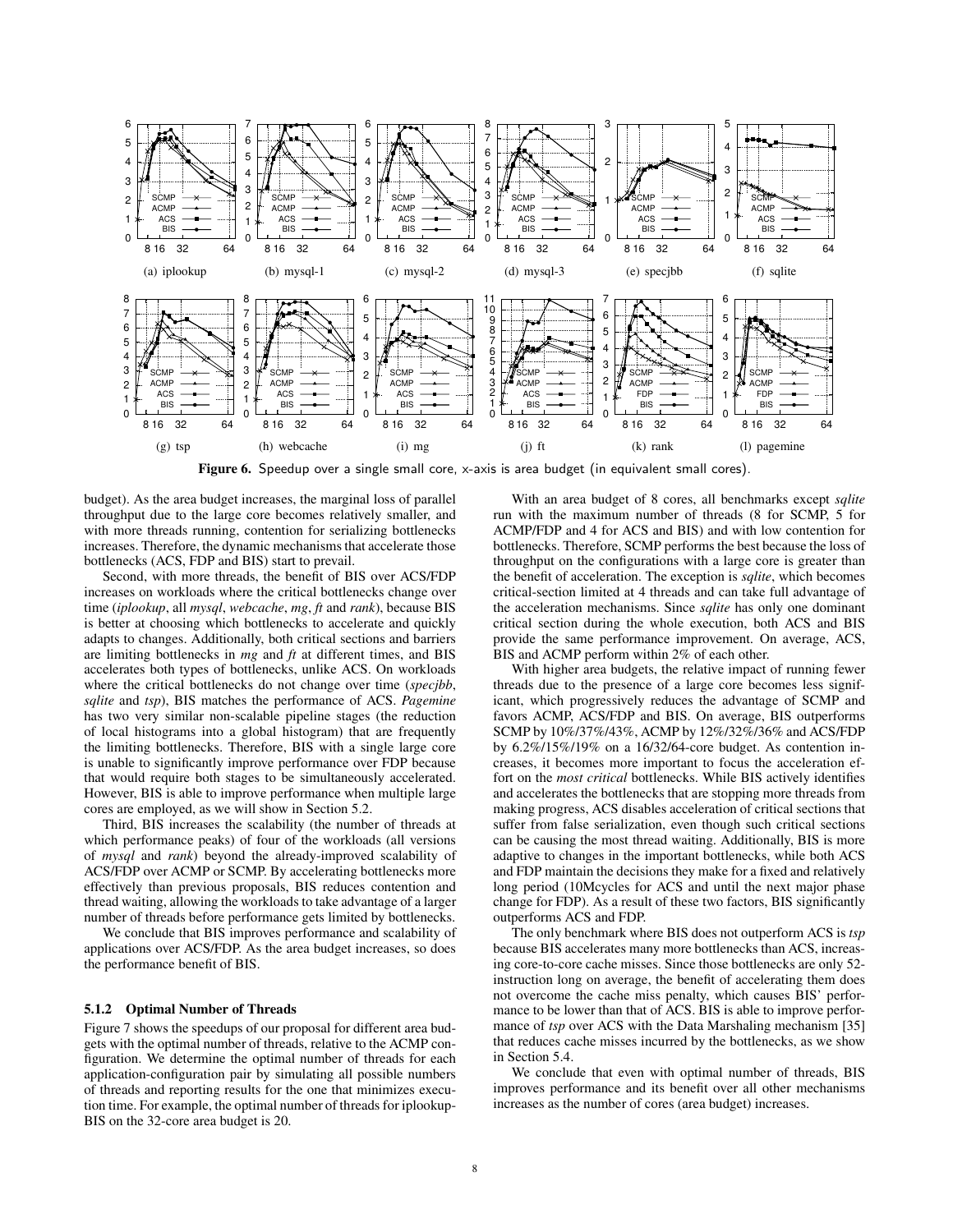

**Figure 8.** Speedup with multiple large core contexts, normalized to ACMP with a single large core (LC: large core).

### **5.2 Multiple Large Core Contexts**

We first explain the trade-offs of multiple large cores with two examples. Figure 8(a) shows the performance of *iplookup* with optimal number of threads as we increase the number of large cores while keeping the same area budget. The figure also shows results for large cores with 2-way Simultaneous Multithreading. *Iplookup* executes a large number of independent critical sections that are contended. Therefore, it can significantly benefit from extra large cores that can simultaneously accelerate more of those equallycritical bottlenecks. The performance improvement of BIS over ACMP steadily grows from 10% for one large core to 25% with three large 2-way SMT cores. On the other hand, Figure 8(b) shows that for *mysql-2* additional large cores decrease performance with MC-ACS or BIS because the benefit of simultaneously accelerating multiple critical sections that are not heavily contended is much smaller than the cost of reducing the number of threads that can be executed concurrently to accommodate the additional large cores. The conclusion is that the best number of large cores dedicated to bottleneck acceleration significantly depends on the application and number of threads. Therefore, achieving the best performance requires either software tuning to tailor bottleneck behavior to what the available hardware configuration can efficiently accelerate, or building reconfigurable "large" cores that can either run more threads with lower performance or a single thread with higher performance. Both are interesting avenues for future work.

Figure 9 shows the geometric mean of speedups for all of our benchmarks on different core configurations with the same

area budget, ranging from an area budget of 8 small cores to 64 small cores. The workloads run with the optimal number of threads for each configuration. An area budget of 8 small cores only allows for a single-large-core ACMP configuration, and on average there is not much contention for bottlenecks that either ACS/FDP or BIS can provide benefit for. With an area budget of 16 cores, performance decreases with additional large cores because the benefit of acceleration on the extra large cores is not enough to compensate for the loss of parallel performance due to the reduced number of threads. When the area budget is 32 cores, the average performance benefit of BIS remains stable for different numbers of large cores. With an area budget of 64 cores, there is no loss of parallel throughput with 2 or 3 large cores, because Figure 6 shows that performance peaks at fewer than 40 threads on all workloads. Therefore, BIS' performance increases by 3.4% and 6% with 2 and 3 large cores, respectively, with respect to a single large core. We conclude that having more large cores increases the benefit of BIS at large area budgets.

Having SMT on the large core does not change BIS' performance by more than 2% in any configuration. The trade-off is that a 2-way SMT large core can accelerate two different bottlenecks concurrently, but the two hardware threads share all processor resources and therefore the acceleration benefit of each thread is lower than if the thread were running alone on the large core. Two effects reduce the acceleration benefit when SMT is used on the large core. First, since local data is frequently accessed inside critical sections and pipeline stages and stays resident in the cache, our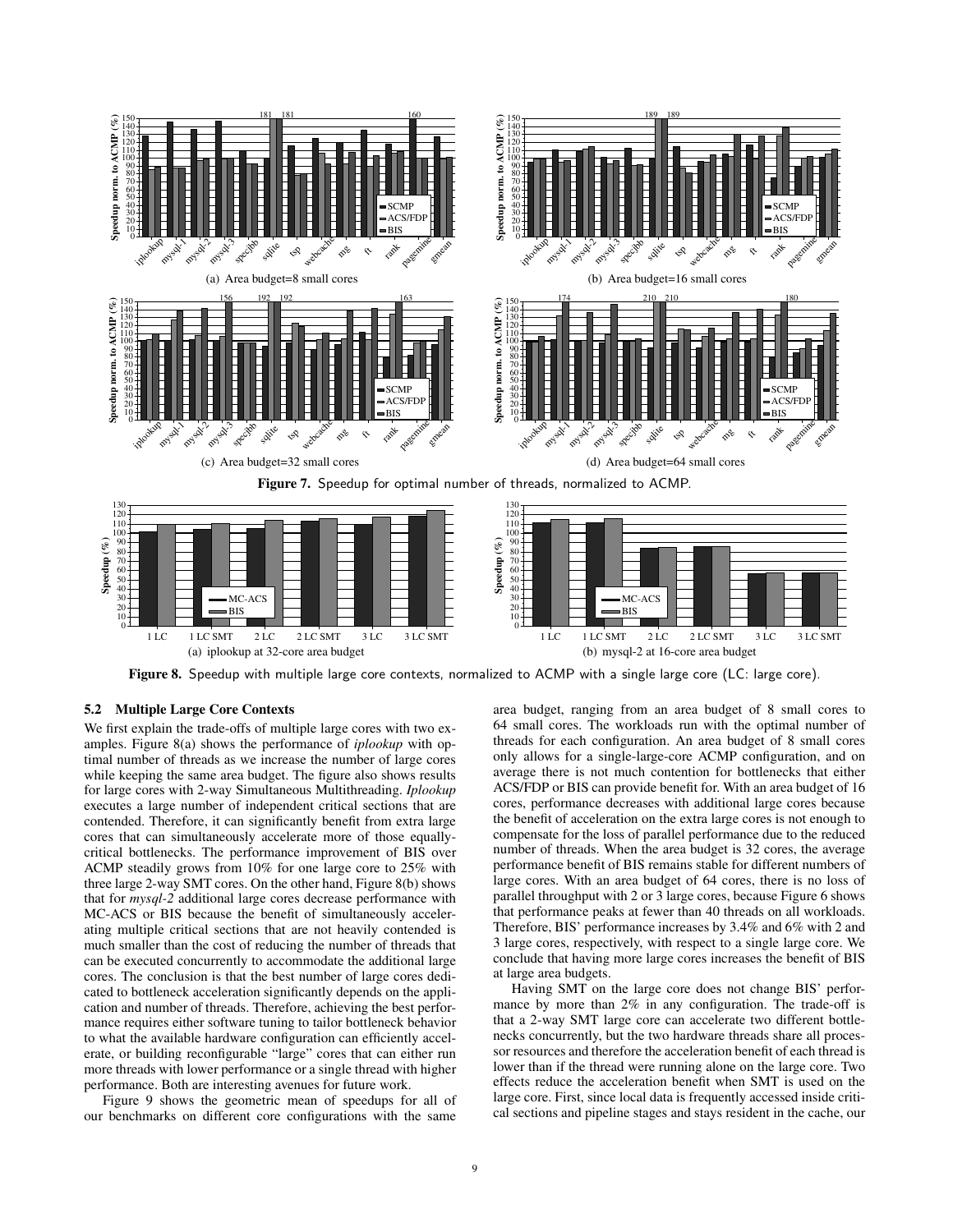

Figure 9. Speedup with multiple large core contexts, normalized to ACMP with a single large core (LC: large core).

workloads rarely need to access main memory (average L3 MPKI is 0.79 on BIS with the 32-core budget), hence SMT's main benefit on an out-of-order core, cache miss latency tolerance, rarely gets exercised. Second, tight resource sharing between threads degrades performance of each thread. We conclude that using SMT to increase the number of large core contexts available for bottleneck acceleration is not useful for BIS.

#### **5.3 Analysis**

Figure 10 shows the normalized execution time spent accelerating code segments on and off the critical path for ACS/FDP and BIS on a 32-core area budget running 28 threads. To avoid changing the critical path on the fly due to acceleration, we disable acceleration and only perform bottleneck identification in this experiment. Then the actual critical path is computed off-line and compared to the code segments identified as bottlenecks by ACS/FDP and BIS. We define *coverage* as the fraction of the critical path that is actually identified as bottleneck. BIS matches or improves coverage of ACS/FDP on every benchmark and the average coverage of BIS (59%) is significantly better than the average coverage of ACS/FDP (39%). We define *accuracy* as the fraction of execution time of identified bottlenecks that is actually on the critical path. The average accuracy of BIS (73.5%) is slightly better than that of ACS/FDP (72%). We conclude that the significantly better coverage and similar accuracy of BIS vs. ACS/FDP results in the performance improvements we showed in Sections 5.1 and 5.2.



**Figure 10.** Bottleneck identification on and off the critical path.

Table 8 shows the number of dynamic instances of annotated bottlenecks that are executed and identified for acceleration, along with their average length in number of instructions. Bottlenecks are most numerous and only 52-instruction long on *tsp*, which increases the overhead since even a single cache-to-cache transfer due to migration introduces a penalty in the same order of magnitude as the benefit of acceleration, resulting in a performance loss unless Data Marshaling is used, as we will show next.

|           |          | <b>Annotated Bottlenecks</b> | Average Length |
|-----------|----------|------------------------------|----------------|
| Workload  | Executed | Identified                   | (Instructions) |
| iplookup  | 19184    | 888 (4.6%)                   | 2130           |
| mysql-1   | 18475    | $9342(50.6\%)$               | 391            |
| $mysql-2$ | 11761    | 1486 (12.6%)                 | 378            |
| $mysql-3$ | 25049    | $2593(10.4\%)$               | 453            |
| specibb   | 1652     | 1008 (61.0%)                 | 1468           |
| sqlite    | 174      | 116 (66.7%)                  | 29595          |
| tsp       | 21932    | 12704 (57.9%)                | 52             |
| webcache  | 15118    | 2099 (13.9%)                 | 1908           |
| mg        | 516      | 515 (99.8%)                  | 11585          |
| ft        | 228      | 227 (99.6%)                  | 39804          |
| rank      | 3003     | 1024 (34.1%)                 | 1800           |
| pagemine  | 5005     | 1030 (20.6%)                 | 1160           |

**Table 8.** Bottleneck characterization.

## **5.4 Interaction with Data Marshaling**

Bottlenecks that are accelerated on a large core may need to access data that was produced in the code segment running on the small core before execution migrated to the large core. These *intersegment* memory accesses become cache misses that may limit the performance benefit of acceleration. To reduce these cache misses, Suleman et al. [35] proposed Data Marshaling (DM), which can be easily integrated with BIS. DM identifies and marshals the data needed by a bottleneck to the large core using compiler and hardware support. The compiler uses profiling to find the store instructions that generate the data to be produced in the small core and consumed by a bottleneck. The hardware keeps track of the cache lines modified by those special store instructions and pushes those cache lines into the large core's cache as soon as the bottleneck is shipped to the large core. When the bottleneck starts executing, after waiting in the Scheduling Buffer, the inter-segment data is likely to be available in the large core's cache.

Figure 11 shows performance of BIS and ACS/FDP with and without DM on 32-core area budget with 28 threads, normalized to ACMP. In general, DM improves ACS and BIS, but it improves BIS more, because BIS migrates bottlenecks to a large core more frequently than ACS. In particular, BIS underperforms ACS on *tsp*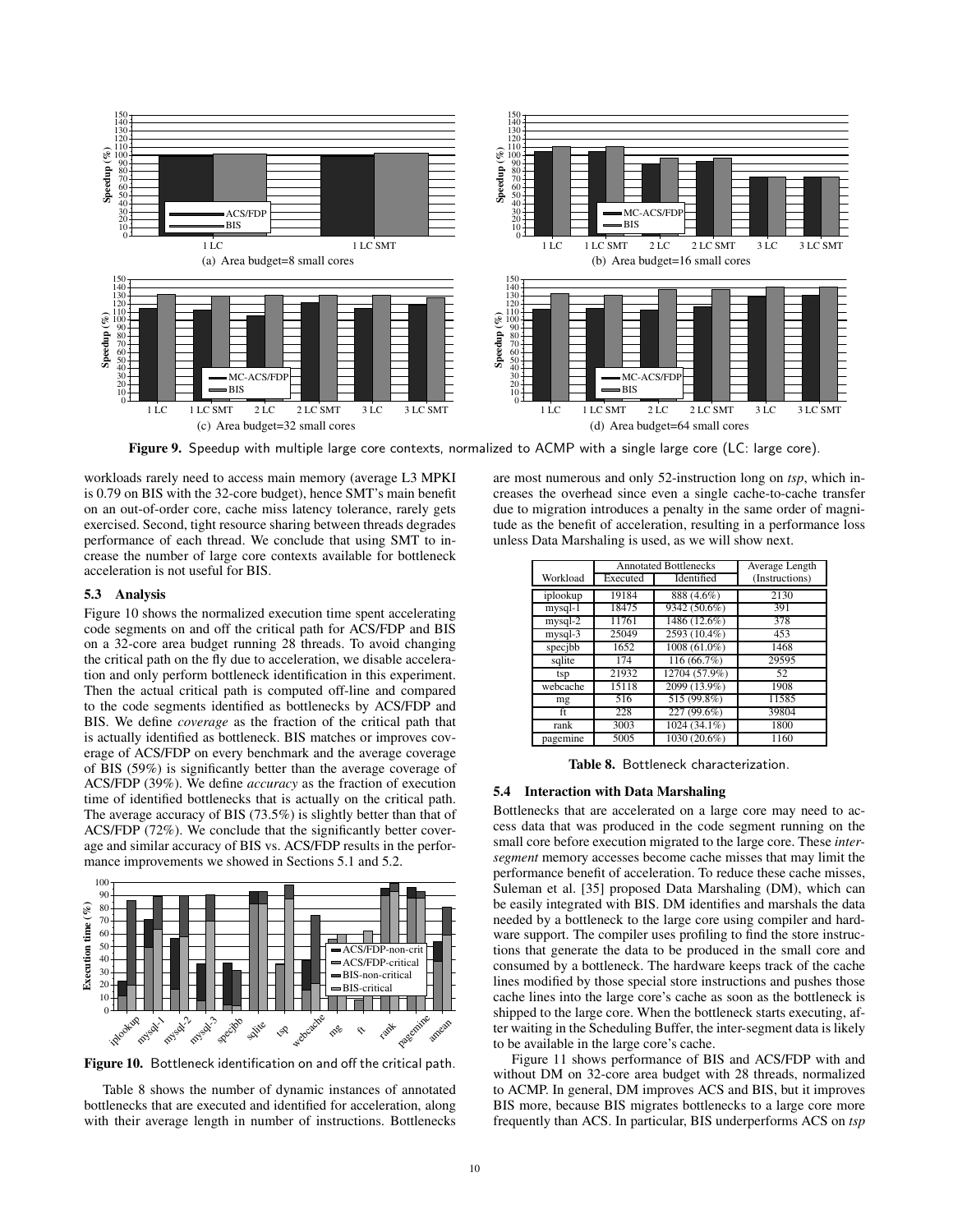

**Figure 11.** Speedup with and without Data Marshaling.

due to inter-segment cache misses, which are eliminated by DM, which results in BIS+DM outperforming ACS+DM. On average on the 32-core budget, BIS+DM improves performance by 5.2% over BIS, while ACS+DM improves by 3.8% over ACS. We conclude that BIS interacts positively with techniques that can reduce cache misses incurred due to bottleneck acceleration.

## **6. Related Work**

Our proposal is a comprehensive mechanism to identify and accelerate bottlenecks (using heterogeneous cores) in a multithreaded program. To our knowledge, this is the first proposal that reduces thread waiting caused by bottlenecks regardless of bottleneck type. The mechanism is unique as it requires no significant programmer support and uses the fast cores on the ACMP to accelerate the bottlenecks. Most related to our work are previous proposals to reduce the performance impact of bottlenecks and other techniques to accelerate specific bottlenecks using heterogeneous cores.

## **6.1 Reducing the Impact of Bottlenecks**

Removing or alleviating serializing bottlenecks has been a topic of wide interest for decades. For example, test-and-test-and-set [31] was proposed to reduce the serialization caused by thread communication. These primitives are only used at the start and the end of the bottleneck (lock acquire/release). As such, they are orthogonal to BIS since BIS accelerates the code inside the bottleneck.

Several mechanisms have been proposed to overlap execution of bottlenecks as long as they do not modify shared data. The first of these approaches is Transactional Memory (TM) [12], which targets critical sections. TM's benefit heavily depends on bottlenecks not having data conflicts, i.e. if two instances of a transaction have a data conflict, TM cannot execute them in parallel. In contrast, BIS speeds up bottlenecks regardless of their data access patterns. BIS can also complement TM as it can be used to accelerate transactions that cannot be overlapped due to their length or conflicts.

Other proposals like Speculative Lock Elision [29], Transactional Lock Removal [30], and Speculative Synchronization (SS) [24] can overlap the execution of non-conflicting instances of the same critical section without requiring programmers to write code using transactions. In addition to critical sections, SS can also reduce the overhead of barriers by speculatively allowing threads to execute past the barrier as long as there are no data conflicts. These approaches fundamentally differ from BIS for four reasons. First, they cannot hide the latency of bottlenecks that have data conflicts, whereas BIS can accelerate such bottlenecks. Second, they best apply to short bottlenecks as long bottlenecks complicate conflict detection hardware and are more likely to conflict, while BIS can accelerate arbitrarily long bottlenecks. Third, these techniques do not take criticality of the bottleneck into account, which is a main feature of BIS. Fourth, they are limited to particular types of bottlenecks (e.g., these approaches cannot be applied to bottleneck pipeline stages), whereas BIS is more general. BIS can complement these proposals by accelerating bottlenecks to which they are not applicable.

Previously proposed techniques [15, 37] to reduce load imbalance among stages of a parallel pipeline do so by either repipelining the workload via compiler/programmer support or by choosing the thread-to-stage allocation to reduce imbalance. Their performance benefit is limited because the decisions are coarsegrain and they are unable to speedup stages that do not scale with the number of cores. In BIS, we can leverage these previous mechanisms to manage our thread-to-core allocation but we also identify and accelerate the critical bottlenecks using a large core at a fine granularity. Using the faster cores allows us to improve performance even if the bottleneck pipeline stage does not scale.

In general, our proposal is complementary to mechanisms that reduce the impact of bottlenecks. Evaluating their interactions is part of our future work.

#### **6.2 Accelerating Bottlenecks**

Annavaram et al. [5] proposed to make the core running the serial bottleneck faster using frequency throttling. Morad et al. [26] proposed accelerating Amdahl's serial bottleneck [4] using the fast core of an ACMP while running the parallel phases on the small cores. While accelerating the single-threaded bottleneck is provably beneficial for performance, it does not reduce serialization in parallel portions of programs. We use their mechanism as a baseline and provide significant performance improvement on top of it by also accelerating bottlenecks in the parallel portions.

Suleman et al. [36] use the faster cores to accelerate critical sections. Their scheme differs from ours because (1) it is limited to critical sections while BIS targets thread waiting for any bottleneck, (2) it does not consider critical section criticality when deciding which critical sections to accelerate while BIS prioritizes bottlenecks that are predicted to be most critical, and (3) it only supports a single large core (which can execute only a single bottleneck) while BIS can schedule multiple bottlenecks for acceleration on any arbitrary number of fast cores. The generality and fine-grained adaptivity of BIS allow it to significantly outperform ACS, as we showed in Section 5.

Meeting Points [8], Thread Criticality Predictors (TCP) [7] and Age-Based Scheduling [22] try to reduce the overhead of barriers by detecting and accelerating the threads which are likely to reach the barrier last. Age-Based Scheduling uses history from the previous instance of the loop to choose the best candidates for acceleration. Thus, their scheme is restricted to iterative kernels that have similar behavior across multiple invocations. TCP uses a combination of L1 and L2 cache miss counters to predict which threads are likely to arrive early at a barrier and slows them down to save power, but it can also be used to guide acceleration of the thread that is lagging. Meeting Points uses hints from the software to determine which thread is lagging (thus likely to be a bottleneck). We can leverage these schemes to enhance our bottleneck identification mechanism, because they may be able to identify threads that need acceleration before they start making other threads wait, allowing their acceleration to start earlier and be more effective.

## **6.3 Critical Path Prediction**

Hollingsworth [14] was the first to propose an online algorithm to compute the critical path of a message-passing parallel program. Fields et al. [10, 11] proposed a data- and resource-dependencybased token-passing algorithm that predicts instruction criticality and slack in single-threaded applications. In contrast, our approach predicts criticality at the code segment (i.e., bottleneck) granularity in multithreaded applications by only focusing on thread waiting. Dependencies between instructions in a single-threaded application and between bottlenecks in a multithreaded application are conceptually different. While instructions obey well-defined data-flow dependencies, bottlenecks have more complicated and dynamic dependencies. For example, critical sections with the same lock can